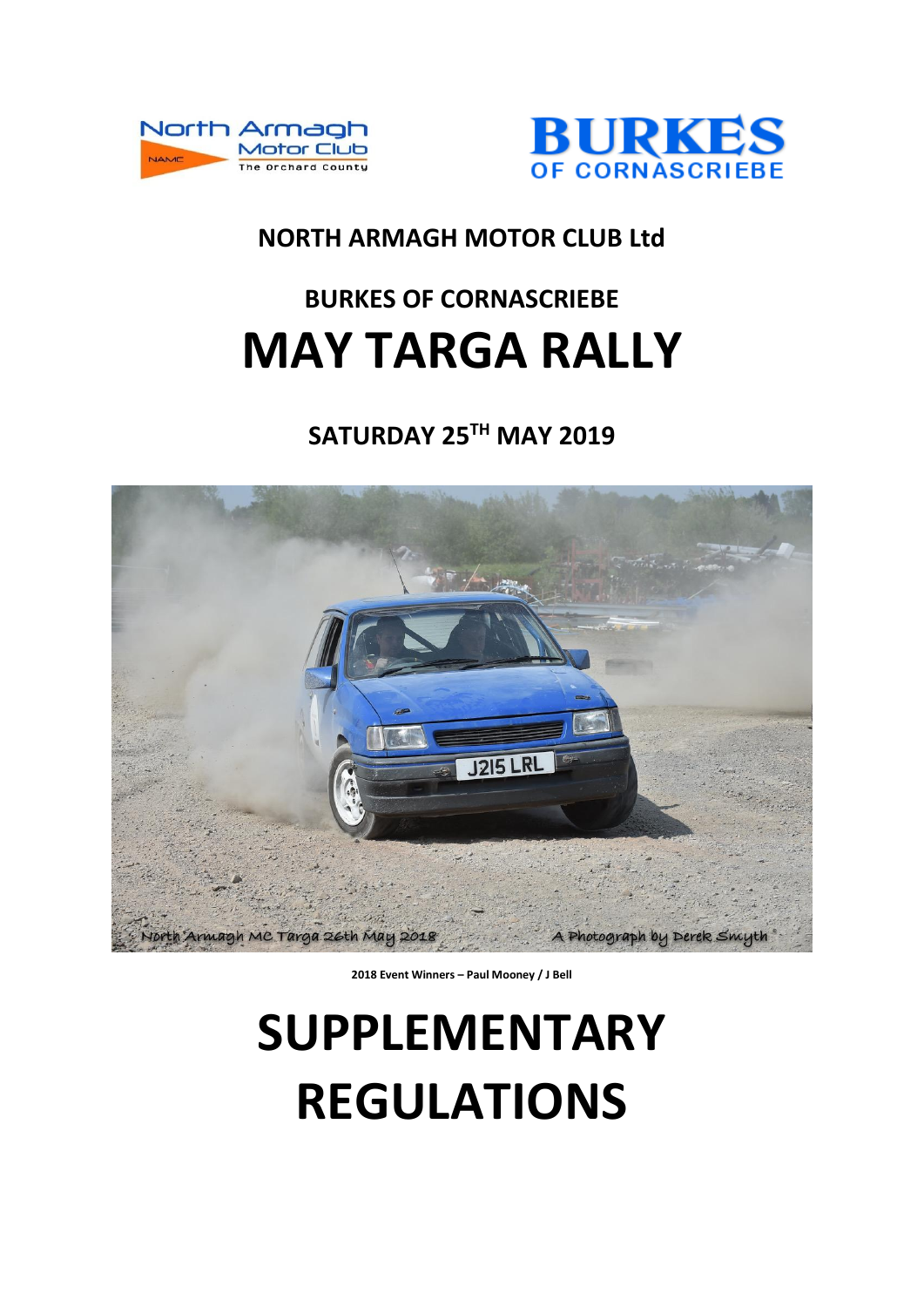#### **Introduction**

Welcome to the North Armagh Motor Club Ltd, Burkes of Cornascriebe May Targa Rally which will run in accordance with Motorsport UK Regulations and with the protocol prepared by the Association of Northern Ireland Car Clubs (ANICC) Targa Rally Monitoring Panel.

The event will be based at Loughgall Football Club and the premises of DS Refigeration Ltd, the use of which is greatly appreciated. Our thanks too must go to our event Sponsors, Burkes of Cornascriebe, and to the owners of the different sites in which our special tests will be run. This event would not be possible without their goodwill and cooperation.

The schedule for the event is as follows:

- Entries open, on the Rallyscore online system only, at 20.00hrs on Friday 26<sup>th</sup> April 2019;
- **Entries close at 20.00hrs on Saturday 18th May 2019;**
- Final Instructions No 1 will be posted on the club website, [www.namcc.com,](http://www.namcc.com/) and on the online entry system on Wednesday 22<sup>nd</sup> May 2019;
- $\bullet$  Saturday 25<sup>th</sup> May 2019
	- 1. 07.00-09.00 Car scrutiny and documentation
	- 2. 09.30 Drivers briefing
	- 3. 10.00 First car starts
	- 4. 15.45 First car finishes
	- 5. 17.30 Prize giving

The entry fee for the event is £95.00 and this includes a breakfast bap and a cup of tea for both crew members after signing-on.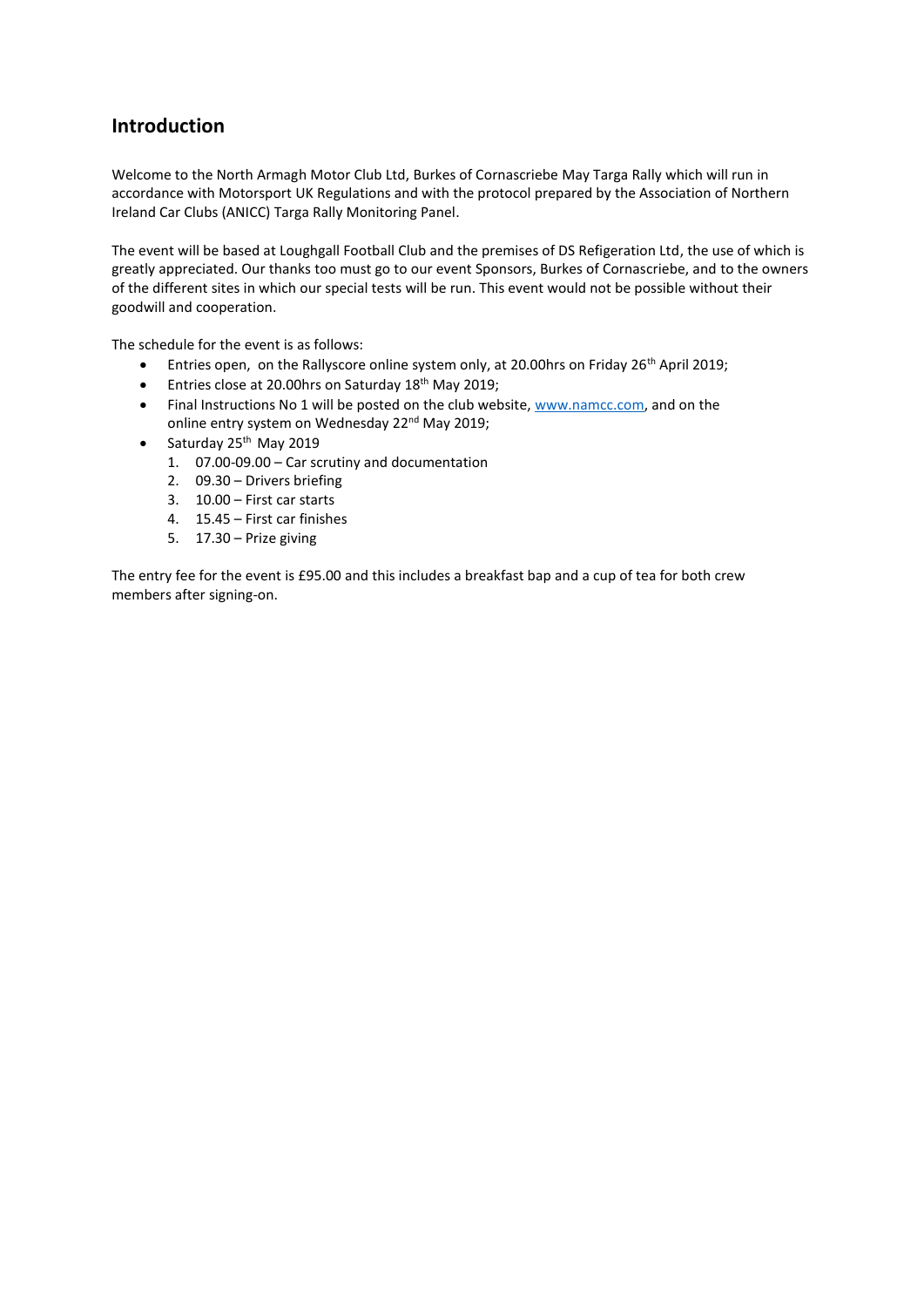#### **Supplementary Regulations**

- 1. North Armagh Motor Club Limited (hereafter the organisers) will organise a Clubman permit Targa Rally on Saturday 25<sup>th</sup> May 2019.
- 2. The meeting will be held under the General Regulations of the Motorsports UK, (incorporating the provisions of the International Sporting Code of the FIA), these Supplementary Regulations and any written instructions the organisers may issue for the event. All references within these Supplementary Regulations refer to Motorsport UK Yearbook 2019.
- 3. Motorsport UK permit number **113144** has been issued for the event.
- 4. The event is open to all fully elected members of the organising club. All competitors must produce a valid membership card. Membership cards will be available at signing-on (£10.00 per person). A competition licence is not required.
- 5. The programme for the meeting will be:
	- Scrutineering and signing-on starts at 0700hrs on the morning of the event (or earlier if notified in the Final Instructions). Competitors will be notified of the scrutineering time and venue in Final Instructions. Any competitor not signed on by 0900hrs may be excluded. This will enable entrants on the reserve list to be offered the chance to take part.
	- Competitors briefing will take place at 09.30hrs.
	- The first car will start at 10.01hrs and thereafter at one minute intervals.
- 6. The organisers will supply details of the route for the event. The entire route is covered by OSNI 1:50,000 Discoverer Series Sheet 20 (although maps are not required). The start will be from the event HQ at Loughgall Football Club. The event will contain navigation sections on the public road timed to an accuracy of one minute. Navigation will be of a simple nature, using a road book with tulip diagrams and diagrams of Special Tests. All competitors will receive the same route and navigation information.
- 7. All vehicles must comply with Motorsport UK Technical Regulations for Targa Rallies as contained in Section R18 of the Motorsport UK Yearbook 2019.
- 8. The event will consist of the following classes: Class 1. Masters and Experts combined – Front Wheel Drive Class 2. Masters and Experts combined – Rear Wheel Drive Masters and Experts qualification is: Finishing in the first three overall in a Targa Rally in the previous 12 months, or winning any event, except a Navigation Rally, promoted under a Motorsport UK or MI Permit. Class 3. Semi-Experts – Front Wheel Drive Class 4. Semi-Experts – Rear Wheel Drive Semi-Experts qualification is: All competitors not eligible for Classes 1, 2, 5 or 6. Class 5. Novices – Front Wheel Drive Class 6. Novices – Rear Wheel Drive Novices qualification is: No Class wins in any event promoted under a Motorsport UK or MI Permit.
- 9. The organisers reserve the right to re-classify a competitor considered ineligible for a class, and/or amalgamate classes as required.
- 10. Every competing car must have been in series production and on general catalogued sale, available from stock through normal retail dealer outlets in the UK or Ireland. In the case of compliance with R18, the onus is on the entrant to provide suitable appropriate documentation (e.g. workshop[ manual, homologation papers or manufacturers documentation) to verify specification and/or originality and/or equipment.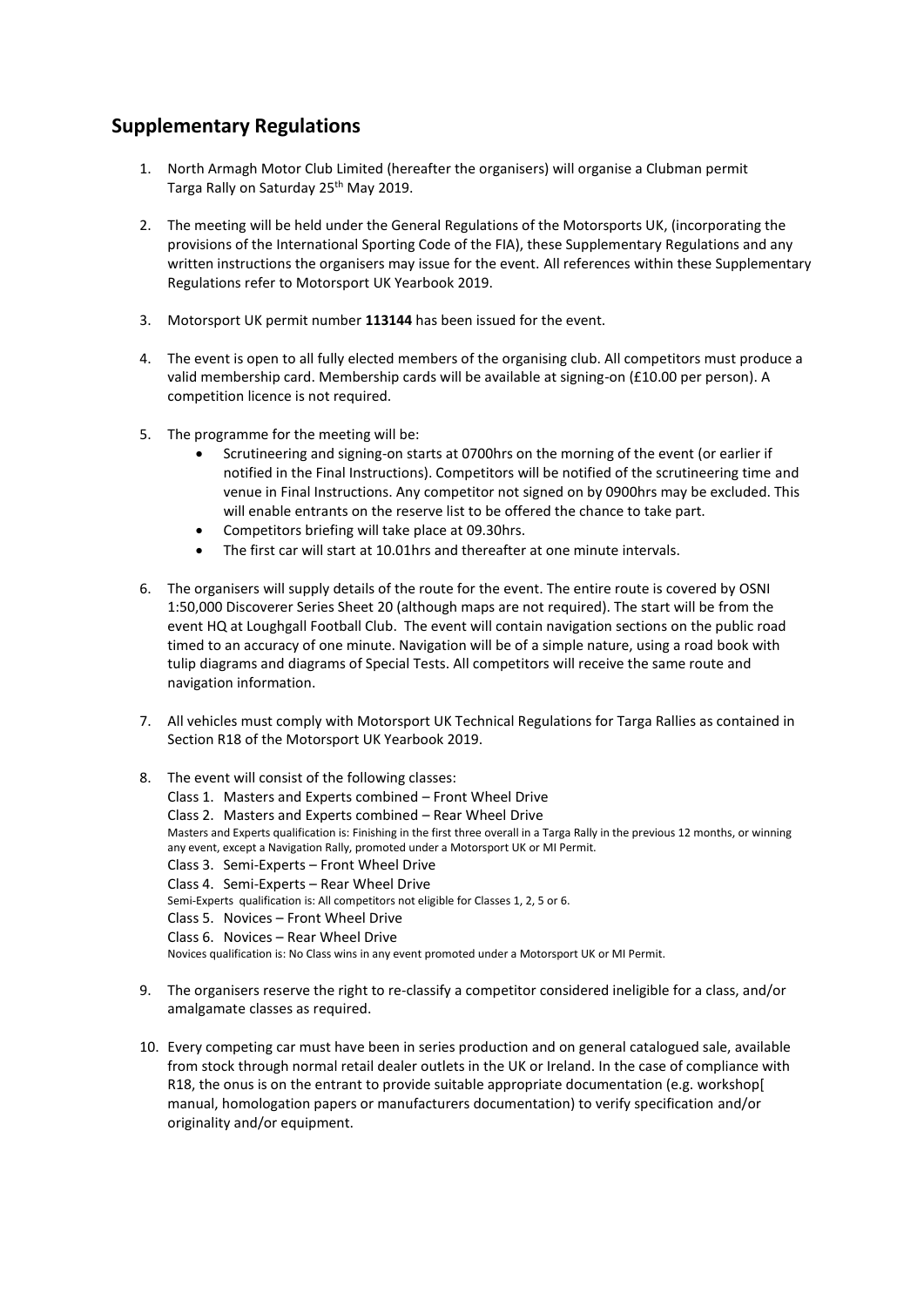- 11. Every competing car must have been driven to the event, must be currently registered, taxed, insured, and where appropriate be in possession of a valid MOT or NCT certificate, which must be available for production at the event.
- 12. Awards will be presented as follows:
	- 1st Overall two trophies (overall winners will forfeit any Class awards)

| Class Awards             |                                    |
|--------------------------|------------------------------------|
| $1st$ in Class           | two trophies                       |
| $2nd$ in Class           | two trophies (4 or more starters)  |
| 3 <sup>rd</sup> in Class | two trophies (8 or more starters)  |
| 4 <sup>th</sup> in Class | two trophies (12 or more starters) |

- 13. To be classed as a finisher, a crew must attempt all Special Tests and report to the final time control of the event, within their maximum permitted lateness, with the car in which they started the event.
- 14. R15.2.2: In the event of a tie, the competitor who has completed the great portion of the competition from the Start, including tests (if any), without penalty (or if both incurred penalty at the same point, with the lesser penalty) will be judged the winner.
- 15. The entry list opens on publication of these regulations and closes finally on Saturday 18th May 2019. The entry fee is £95.00.
- 16. Entries must be completed, and appropriate payment made. online at enter.rallyscore.net. Any queries in this regard should be made to the Entries Secretary, Keith Somerville, at 07745 959141.
- 17. The maximum entry for the event is 70 cars (plus 5 reserves). The minimum is 30. The minimum for any class is 3. Should any of the minimum figures not be reached the organisers reserve the right to cancel the event or amalgamate Classes as necessary. Entries will be allocated on an as received basis and acceptance of entries will be at the discretion of the organisers. Entry fees may be refunded, less an administration fee of £10.00, to any entrant who notifies the organisers of their withdrawal before 22<sup>nd</sup> May 2019. Entries cancelled after this date may be refunded, less a handling charge set at the Organisers' discretion.

#### 18. Senior Officials are:

| Club Stewards              | James Blane & A N Other    |
|----------------------------|----------------------------|
| Clerk of the Course        | Lindsay Burke              |
| Deputy Clerk of the Course | <b>William Fullerton</b>   |
| Secretary of the Meeting   | Keith Somerville           |
| <b>Chief Scrutineer</b>    | <b>Gillian Magee</b>       |
| <b>Chief Timekeeper</b>    | TRA                        |
| Results                    | Rallyscore                 |
| <b>Chief Marshal</b>       | <b>Caroline McGuinness</b> |

- 19. The above officials and all signed on officials are deemed to be judges of fact in relation to proper completion of Special Tests and general driving standards..
- 20. Interim results will be posted and provisional final results will be published as soon as possible after the finish of the event on the official notice board at Rally HQ.
- 21. Any protest must be lodged in accordance with Motorsport UK General Regulation C5.1.2.
- 22. Entrants will be supplied with route instructions and time cards at the start of the event. These documents will provide all the information necessary to enable competitors to comply with R14.1
- 23. Timing on special tests will be by handheld synchronised clocks to the nearest second. Drivers will be counted down to a starting signal. Cars will start in numerical order at one minute intervals.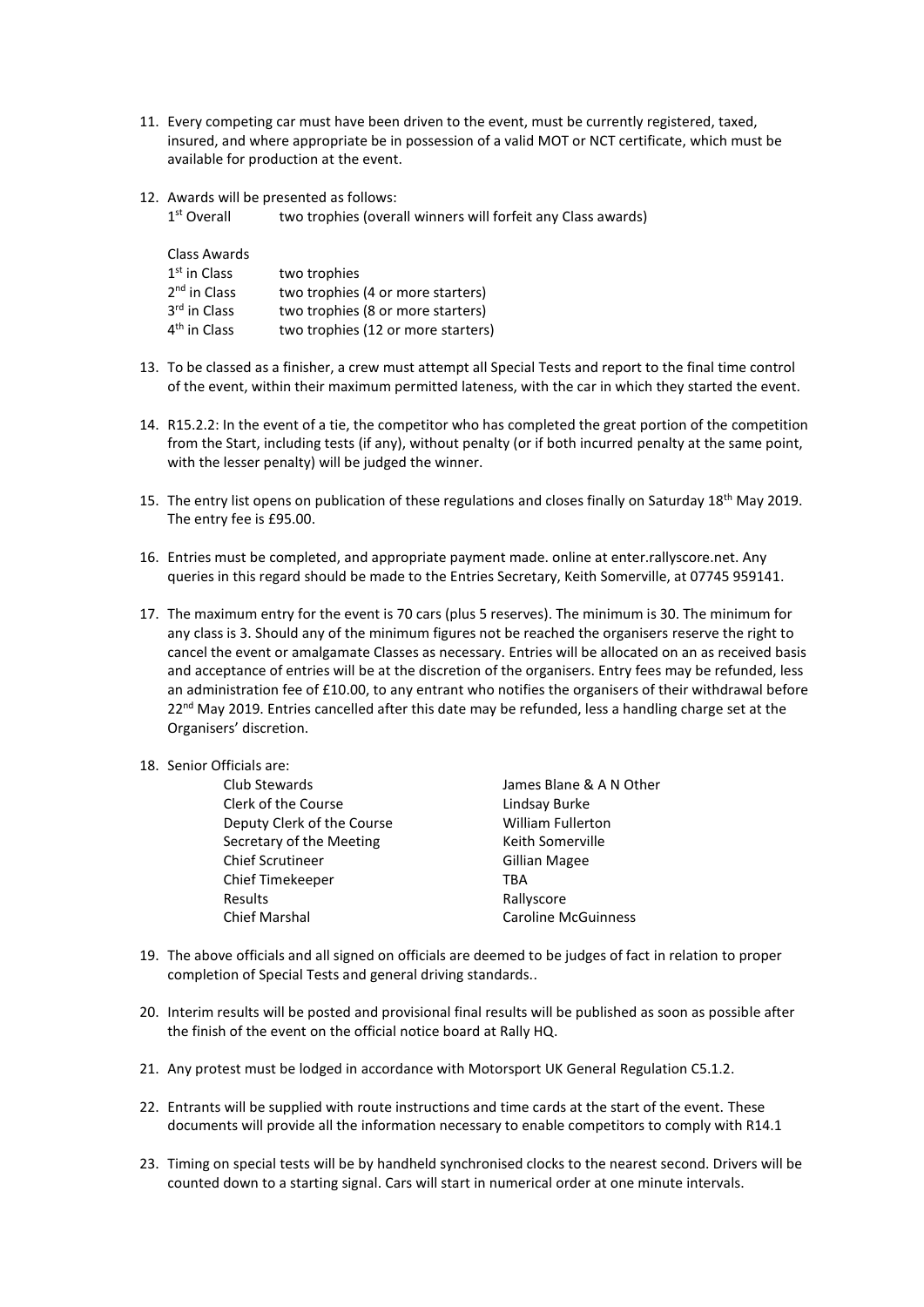- 24. The entry list will be seeded as follows: All fully complete and paid entries at the closing date will be seeded first. Following this, any incomplete and/or unpaid entries will be seeded next. A reserve list may be drawn up and, in which case, details will be included in Final Instructions.
- 25. Competitors will be identified by numbers which will be supplied by the organisers.
- 26. Competing cars must comply with Motorsport UK technical regulations. The organisers would draw entrants attention to the follow points:
	- o All competing cars must carry a small spill kit (R18.6.5)
	- o Cars are not permitted to carry any advertising
	- o Cars are not permitted to carry any in-car cameras or film any special tests
	- o All cars must be taxed and MOT/NCT'd where appropriate
	- o No 4wd cars are permitted
	- o Forced induction cars up to 1500cc complying with R18.2.5 are permitted
	- o Cars must comply with noise regulation R4.1
	- o Tyres must be road legal. Any tyres mark "competition use only" (or similar wording) are prohibited (R.18.4.1&2)
	- $\circ$  Mobile telephones are permitted to be carried (R7.2.3) but they must not be used on special tests, or to communicate any information about special tests, except in an emergency.
- 27. The use of intercoms, the carrying of spare fuel cans and the use of in-car cameras are prohibited, the penalty being exclusion for competitors found in possession of, or using any of the listed items.
- 28. Seat belts, where fitted to the car, must be worn during all special tests. Failure to do so may be penalised as failure to follow the instructions of an official.
- 29. Final instructions will be posted on the club website, [www.namcc.com,](http://www.namcc.com/) no later than Wednesday 22<sup>nd</sup> May 2019. These will advise of details of scrutiny, final event timetable, seeding, classes, total event mileage as well as any changes or clarifications to the Supplementary Regulations and other event details.
- 30. The route will comprise a mix of both sealed and loose surface roads, all of which are easily passable in a standard road car. Competitors are advised to carry adequate fuel for the duration of the event, which will be less than 90 miles. Total mileage will be confirmed in Final Instructions.
- 31. Performance will be assessed on the basis of the following time penalties:

| A | Achieving a time on a special test which is less than the bogey time          | <b>Bogey Time</b>  |
|---|-------------------------------------------------------------------------------|--------------------|
| B | Achieving a time on a special test which is over the bogey time and under the | <b>Actual Time</b> |
|   | target time                                                                   |                    |
|   | Achieving a time on a special test over the target time                       | <b>Target Time</b> |
| D | Jump start                                                                    | 60 seconds         |
|   | Striking a cone or marker                                                     | 5 seconds          |
|   | Failing to stop astride a line, including a finish line                       | 10 seconds         |
| G | Taking a wrong route or failing to complete a test                            | <b>Target Time</b> |
| H | Making no attempt to stop astride a finish line                               | Exclusion          |

Special Tests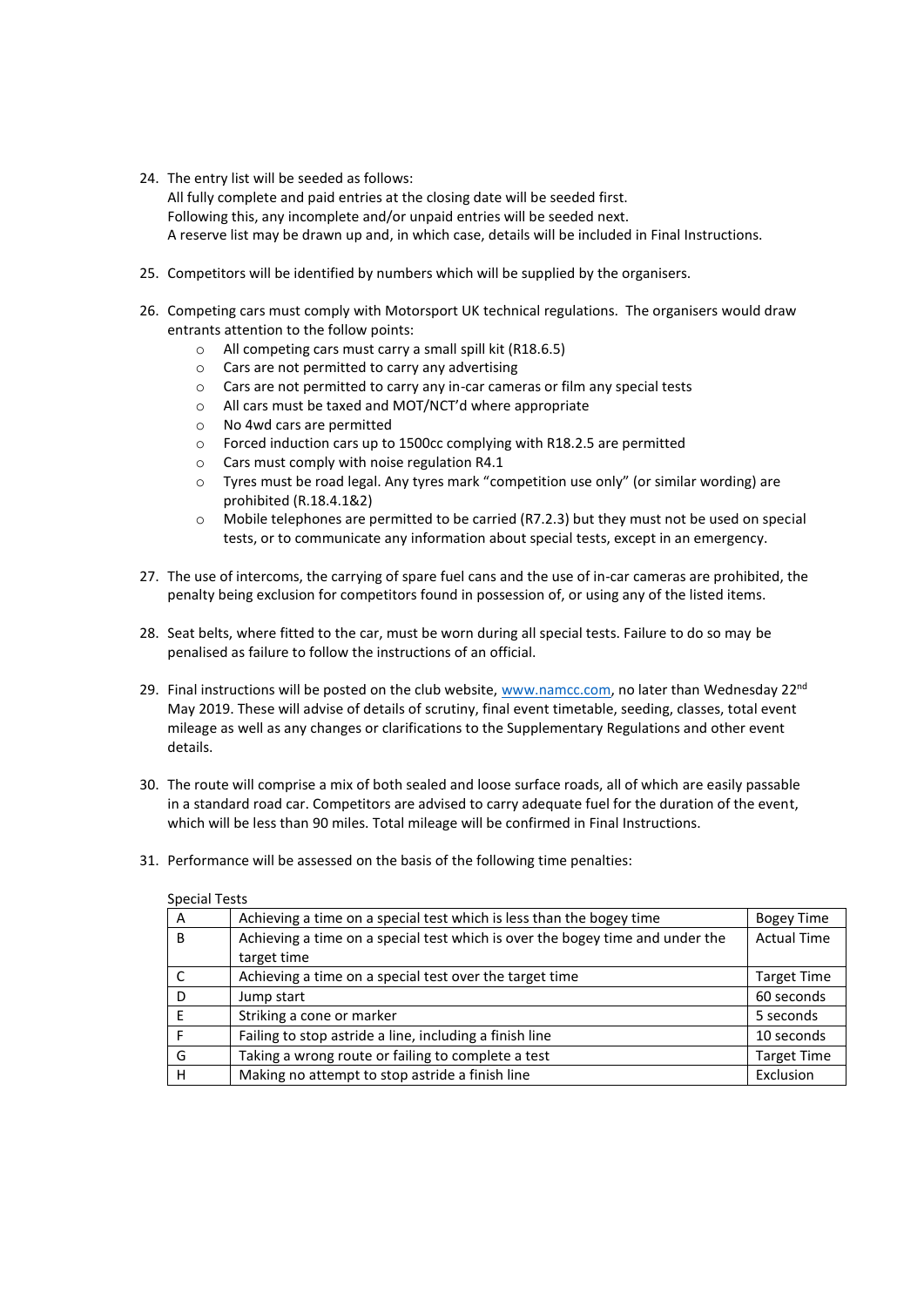|        | <b>Road/Navigation Sections</b><br>Not reporting or reporting OTL at a Main Time Control | Retired      |
|--------|------------------------------------------------------------------------------------------|--------------|
| J      | Not reporting or reporting OTL at any other Time Control                                 | 30 minutes   |
| K      | Not complying with the route card including visiting a control more than once            | 15 minutes   |
| L      | Not reporting at a Passage Control or providing proof of visiting a route check          | 5 minutes    |
|        |                                                                                          |              |
| M      | Arrival before scheduled time at the end of a Standard Section                           | 2 minutes    |
|        |                                                                                          | per minute   |
| N      | Arrival after due time at the end of a Standard Section                                  | 1 minute per |
|        |                                                                                          | minute       |
| O      | Arrival before due time at the end of a Neutral Section                                  | 30 minutes   |
| P      | Breach of any statutory requirement concerning the use of a motor vehicle                | 30 minutes   |
| Q      | Contravention of $12.7 - 1$ <sup>st</sup> offence                                        | 30 minutes   |
|        | 2 <sup>nd</sup> offence                                                                  | Exclusion    |
| R      | Excessive speed or bring likely to bring motorsport into disrepute                       | Exclusion    |
| S      | Excessive sound                                                                          | Exclusion    |
| T      | Receiving assistance contrary to 7.2.4                                                   | Exclusion    |
| U      | Breach of 7.2.3, 11.6, 18.6.4                                                            | Exclusion    |
| $\vee$ | Breach of 5.4, 15.1.2, 15.1.4, 9.1.3, 9.1.4, 9.1.5, 9.1.6                                | Exclusion    |
| 5.4    | Crew definition                                                                          |              |
| 7.2.3  | Use of intercoms or radios                                                               |              |
| 7.2.4  | Assistance organised in advance                                                          |              |
| 12.7   | Three-quarter rule                                                                       |              |
| 9.1.3  | Stop signs                                                                               |              |
| 9.1.4  | Quiet zones                                                                              |              |
| 9.1.5  | OS maps                                                                                  |              |
| 9.1.6  | Adding info to maps                                                                      |              |
| 11.6   | <b>Main Time Controls</b>                                                                |              |
| 15.1.2 | Damage declaration                                                                       |              |
| 15.1.4 | Damage definition                                                                        |              |
| 18.6.4 | Use of GPS and Sat Navs                                                                  |              |

Penalties left to the discretion of the Clerk of the Course may go as far as exclusion (G.5.3)

- (W) Failure to follow the instruction of an official
- (X) Further breaches of (P)

(Y) Breaches of Regulations detailed in Section C

- 32. All other general regulations of the Motorsport UK apply as written except for the following which are modified:
	- R5.4.3 Only the nominate driver and co-driver listed on the official entry form (subject to compliance with driver requirements, Motorsport UK Year Book Section H, (Appendix 1, Chart 7) are permitted to drive during special tests. To ensure compliance with Road Traffic Insurance requirements, only the nominated driver is permitted to drive on road sections.
	- R12.2.7 Outside Total Lateness (OTL) will be 15 minutes.
- 33. Miscellaneous

Schedule timing will be used on this event.

The organisers will establish checks for the purpose of observing maintenance of a set speed and/or time schedule and/or route.

Named Driving Standard Observers may be appointed to observe facts in accordance with R8.3-R8.4.

34. The onus is on the competitors to ensure that the time card is clearly and correctly marked by all officials.